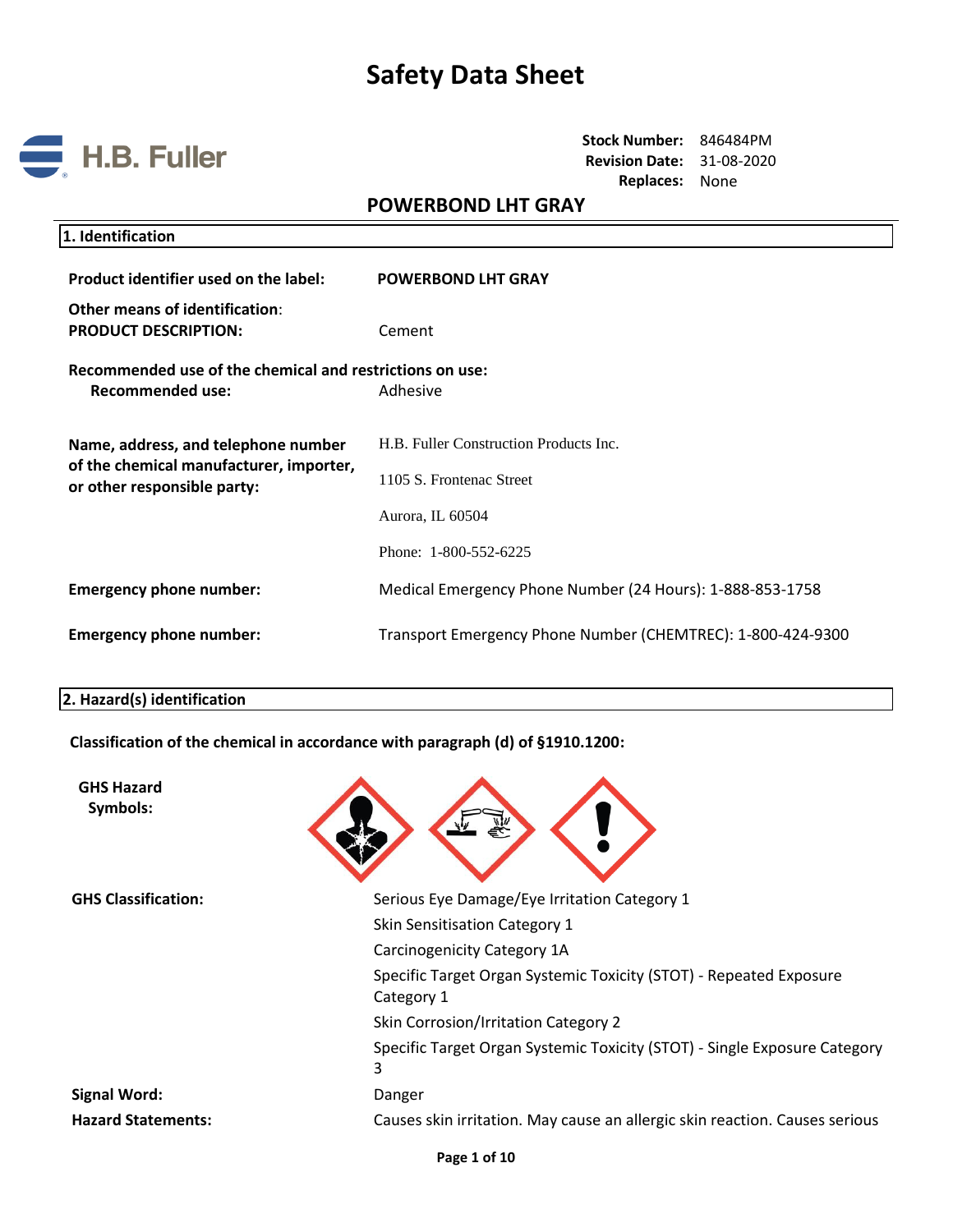

**Stock Number:** 846484PM **Revision Date:** 31-08-2020 **Replaces:** None

## **POWERBOND LHT GRAY**

|                    | eye damage. May cause respiratory irritation. May cause drowsiness or<br>dizziness. May cause cancer. Causes damage to organs through<br>prolonged or repeated exposure.                                                                                                                                                                                                                                                                                                                                                                                                                                                                                                                                                                                                                                         |
|--------------------|------------------------------------------------------------------------------------------------------------------------------------------------------------------------------------------------------------------------------------------------------------------------------------------------------------------------------------------------------------------------------------------------------------------------------------------------------------------------------------------------------------------------------------------------------------------------------------------------------------------------------------------------------------------------------------------------------------------------------------------------------------------------------------------------------------------|
| <b>Prevention:</b> | Obtain special instructions before use. Do not handle until all safety<br>precautions have been read and understood. Do not breathe<br>dust/fume/gas/mist/vapours/spray. Avoid breathing<br>dust/fume/gas/mist/vapours/spray. Wash [<1>] thoroughly after<br>handling. Do not eat, drink or smoke when using this product. Use only<br>outdoors or in a well-ventilated area. Contaminated work clothing should<br>not be allowed out of the workplace. Wear protective gloves/protective<br>clothing/eye protection/face protection.                                                                                                                                                                                                                                                                            |
| <b>Response:</b>   | If on skin: Wash with plenty of water[/<1>] IF INHALED: Remove victim to<br>fresh air and keep at rest in a position comfortable for breathing. IF IN<br>EYES: Rinse cautiously with water for several minutes. Remove contact<br>lenses, if present and easy to do. Continue rinsing. IF exposed or<br>concerned: Get medical advice/ attention. Immediately call a POISON<br>CENTER or doctor/physician. Call a POISON CENTER or doctor/physician if<br>you feel unwell. Get medical advice/attention if you feel unwell. Specific<br>treatment (see [<1>]on this label). If skin irritation occurs: Get medical<br>advice/attention. If skin irritation or rash occurs: Get medical<br>advice/attention. Take off contaminated clothing and wash it before<br>reuse. Wash contaminated clothing before reuse. |
| Storage:           | Store in a well-ventilated place. Keep container tightly closed. Store<br>locked up.                                                                                                                                                                                                                                                                                                                                                                                                                                                                                                                                                                                                                                                                                                                             |
| Disposal:          | Dispose of contents/container to [<1>]                                                                                                                                                                                                                                                                                                                                                                                                                                                                                                                                                                                                                                                                                                                                                                           |

### **3. Composition/information on ingredients**

| <b>Chemical Name</b> | CAS#       | concentration % | <b>Note</b>   |
|----------------------|------------|-----------------|---------------|
| Portland cement      | 65997-15-1 | $30 - 50$       | * (see below) |
| Calcium oxide, CaO   | 1305-78-8  | $1 - 5$         | * (see below) |
| Crystalline silica   | 14808-60-7 | $50 - 70$       | * (see below) |

Unlisted ingredients are not 'hazardous' per the Occupational Safety and Health Administration Hazard Communication Standard (29 CFR 1910.1200) and/or are not found on the Canadian Workplace Hazardous Materials Information System ingredient disclosure list. See Section 8 for exposure limit guidelines.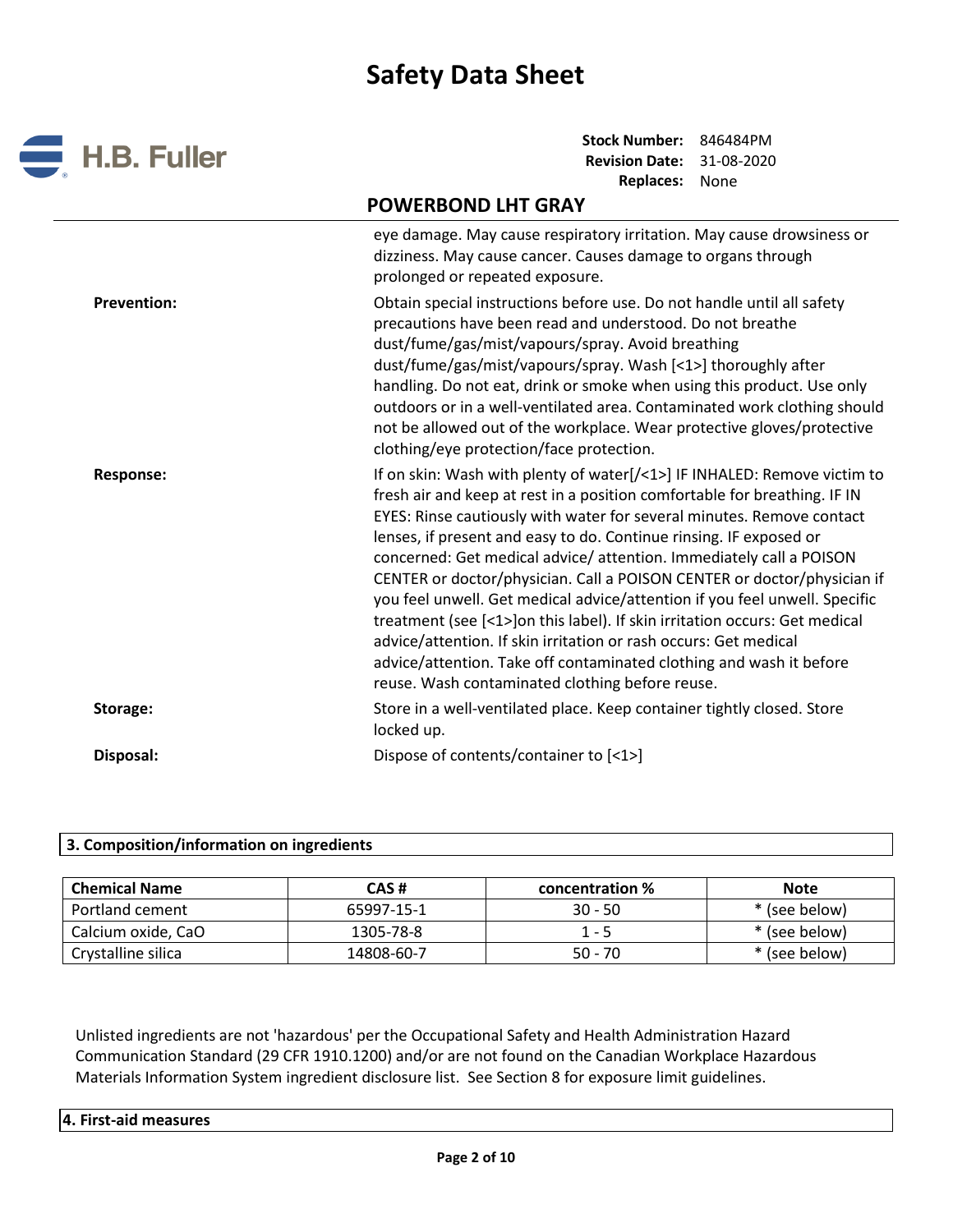

**Stock Number:** 846484PM **Revision Date:** 31-08-2020 **Replaces:** None

### **POWERBOND LHT GRAY**

**Description of necessary measures, subdivided according to the different routes of exposure, i.e., inhalation, skin and eye contact, and ingestion:** 

| Inhalation:          | Remove to fresh air. Restore breathing, if necessary. Call a physician if<br>symptoms persist.                                                                                                                                                                                |
|----------------------|-------------------------------------------------------------------------------------------------------------------------------------------------------------------------------------------------------------------------------------------------------------------------------|
| Eye Contact:         | Immediately flush eyes with plenty of water for at least 20 minutes<br>retracting eyelids often. Tilt the head to prevent chemical from<br>transferring to the uncontaminated eye. Get immediate medical<br>attention and monitor the eye daily as advised by your physician. |
| <b>Skin Contact:</b> | Wash with soap and water. Remove contaminated clothing and launder.<br>Get medical attention if irritation develops or persists.                                                                                                                                              |
| Ingestion:           | Severely irritating. Do not induce vomiting. Seek medical attention<br>immediately. Drink 2 glasses of water or milk to dilute. Do not give<br>anything by mouth to an unconscious person.                                                                                    |

#### **5. Fire-fighting measures**

| Suitable (and unsuitable) extinguishing media:<br>Suitable extinguishing media:         | Use water spray, foam, dry chemical or carbon dioxide.                                                                     |
|-----------------------------------------------------------------------------------------|----------------------------------------------------------------------------------------------------------------------------|
| Specific hazards arising from the<br>chemical:<br><b>Hazardous combustion products:</b> | Carbon dioxide, Carbon monoxide, Sulfur containing gases                                                                   |
| Special protective equipment and<br>precautions for fire-fighters:                      | Persons exposed to products of combustion should wear self-contained<br>breathing apparatus and full protective equipment. |

#### **6. Accidental release measures**

| Personal precautions, protective<br>equipment and emergency procedures: | Exposure to the spilled material may be irritating or harmful. Follow<br>personal protective equipment recommendations found in Section 8 of<br>this MSDS. Additional precautions may be necessary based on special<br>circumstances created by the spill including; the material spilled, the<br>quantity of the spill, the area in which the spill occurred. |
|-------------------------------------------------------------------------|----------------------------------------------------------------------------------------------------------------------------------------------------------------------------------------------------------------------------------------------------------------------------------------------------------------------------------------------------------------|
| Methods and materials for containment<br>and cleaning up:               | Avoid creating dusts. Eliminate ignition sources. If a vacuum is used,<br>ensure that the material is wetted or otherwise treated so an explosive<br>dust atmosphere is not created within the vacuum.                                                                                                                                                         |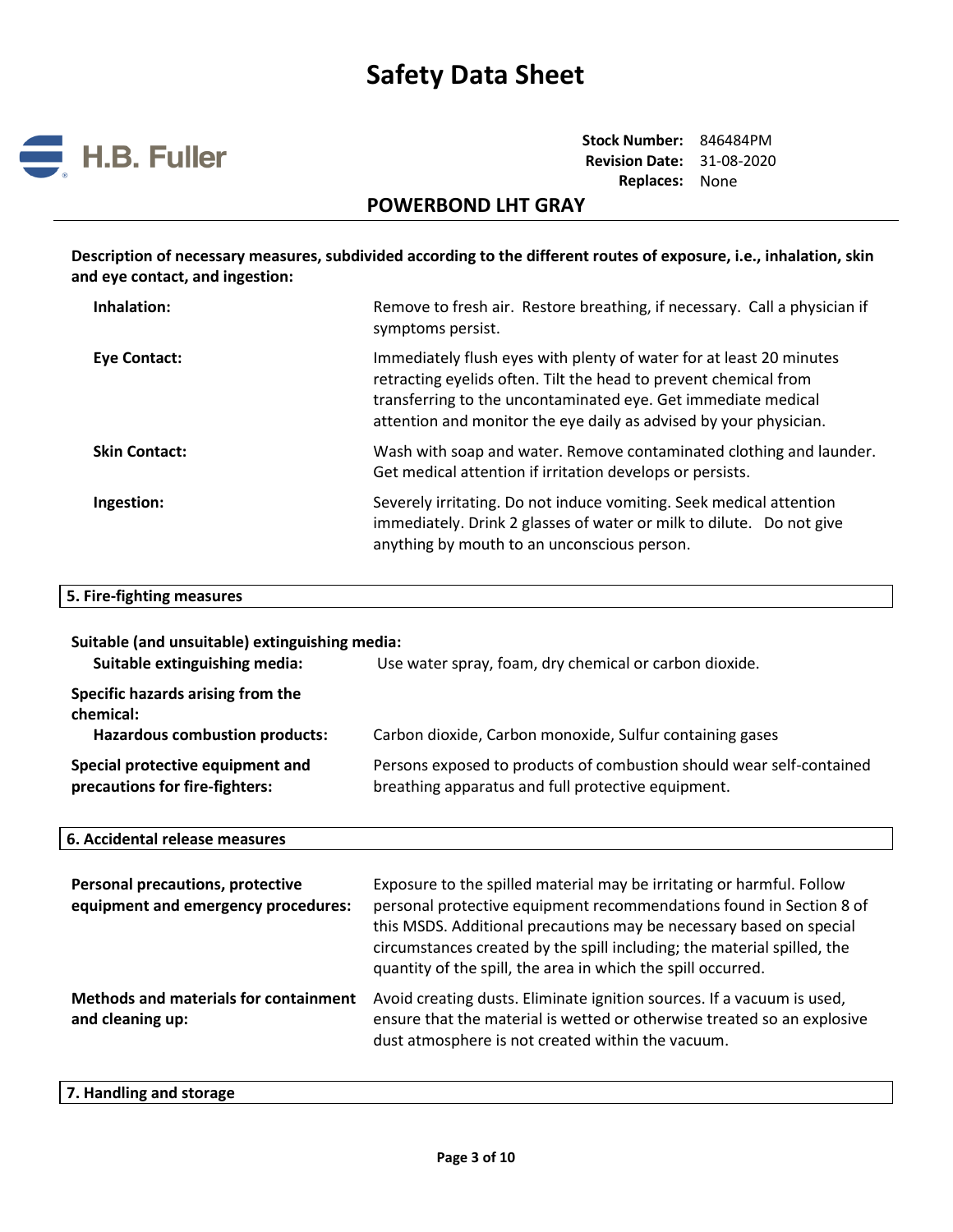

**Stock Number:** 846484PM **Revision Date:** 31-08-2020 **Replaces:** None

## **POWERBOND LHT GRAY**

| <b>Precautions for safe handling:</b> | Avoid contacting and avoid breathing the material. Use only in a well |  |
|---------------------------------------|-----------------------------------------------------------------------|--|
|                                       | ventilated area. Avoid breathing material.                            |  |

This product contains an ingredient that may release formaldehyde at heated cure temperatures.

| Conditions for safe storage, including any incompatibilities: |
|---------------------------------------------------------------|
| Store in a cool, dry place.                                   |
| Not established                                               |
|                                                               |

Consult the Technical Data Sheet for specific storage instructions.

### **8. Exposure controls/personal protection**

#### **US EPA Occupational Exposure Limit**

| <b>Chemical Name</b> | <b>Note</b>   | <b>ACGIH EXPOSURE LIMITS</b>                                                                                                                     | <b>OSHA PEL</b>                                                                                                                                       |
|----------------------|---------------|--------------------------------------------------------------------------------------------------------------------------------------------------|-------------------------------------------------------------------------------------------------------------------------------------------------------|
| Crystalline silica   | * (see below) | 0.025 mg/m3 TWA<br>(respirable particulate<br>matter)<br>Not established                                                                         | $((250)/(%SiO2 + 5)$ mppcf<br>TWA (respirable));<br>$((10)/(%SiO2 + 2)$ mg/m3<br>TWA (respirable));<br>$((30)/(%SiO2 + 2)$ mg/m3<br>TWA (total dust)) |
| Portland cement      | * (see below) | 1 mg/m3 TWA (particulate<br>matter containing no<br>asbestos and <1%<br>crystalline silica, respirable<br>particulate matter)<br>Not established | 15 mg/m3 TWA (total dust);<br>5 mg/m3 TWA (respirable<br>fraction)                                                                                    |
| Calcium carbonate    | * (see below) | No data available.<br>Not established                                                                                                            | 15 mg/m3 TWA (total dust);<br>5 mg/m3 TWA (respirable<br>fraction)                                                                                    |
| Calcium sulfate      | * (see below) | 10 mg/m3 TWA (inhalable<br>particulate matter)<br>Not established                                                                                | 15 mg/m3 TWA (total dust);<br>5 mg/m3 TWA (respirable<br>fraction)                                                                                    |
| Calcium oxide, CaO   | * (see below) | 2 mg/m3 TWA<br>Not established                                                                                                                   | 5 mg/m3 TWA                                                                                                                                           |
| Magnesium Oxide      | * (see below) | 10 mg/m3 TWA (inhalable<br>particulate matter)<br>Not established                                                                                | 15 mg/m3 TWA (total<br>particulate) (as fume)                                                                                                         |

{EMSFORM\_03IHS}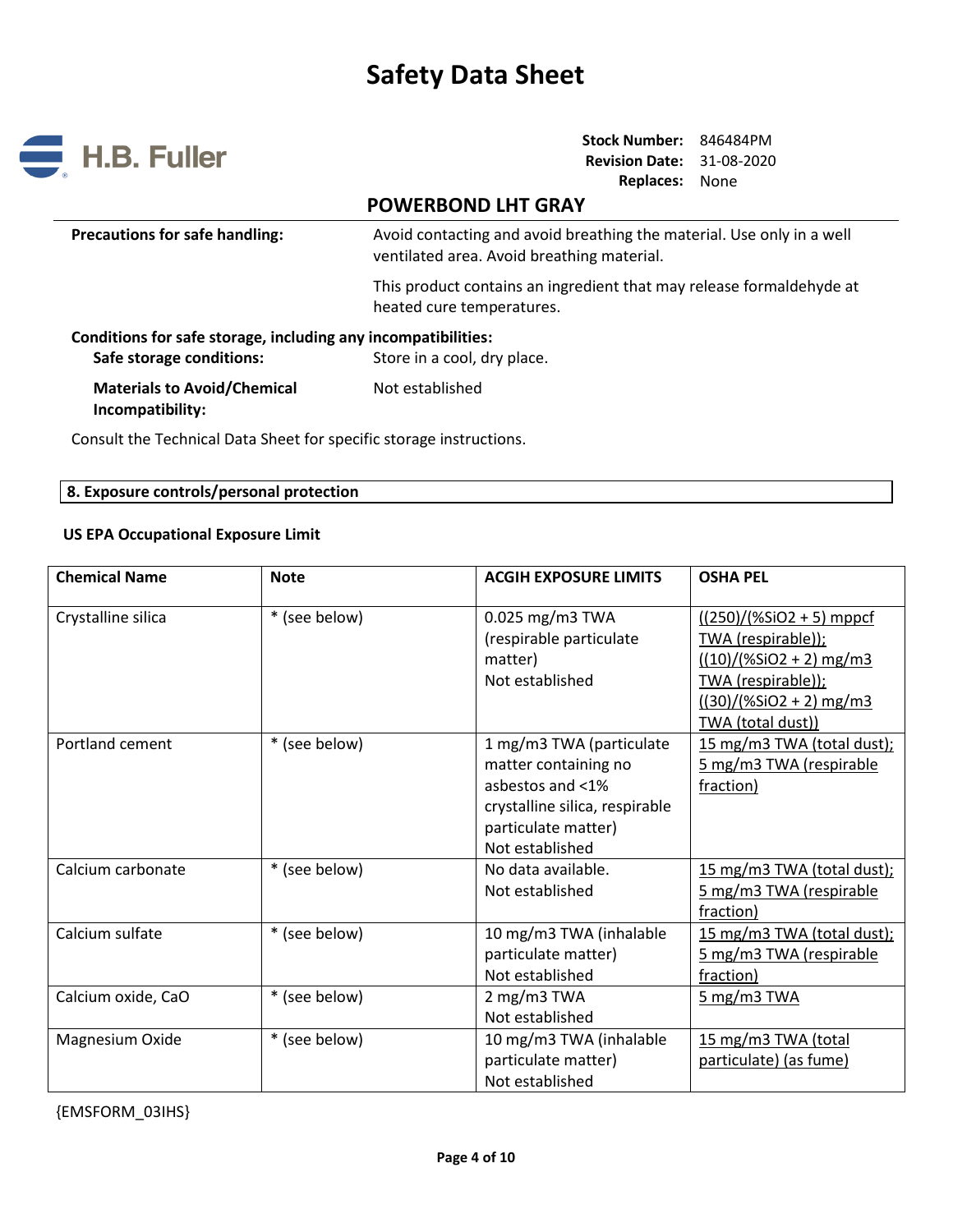

**Stock Number:** 846484PM **Revision Date:** 31-08-2020 **Replaces:** None

## **POWERBOND LHT GRAY**

| <b>Appropriate engineering controls:</b> | Use local exhaust ventilation or other engineering controls to minimize<br>exposures.                                                                                                                                                                                                                 |  |  |
|------------------------------------------|-------------------------------------------------------------------------------------------------------------------------------------------------------------------------------------------------------------------------------------------------------------------------------------------------------|--|--|
|                                          | Individual protection measures, such as personal protective equipment:                                                                                                                                                                                                                                |  |  |
| <b>Respiratory Protection:</b>           | Respiratory protection may be required to avoid overexposure when<br>handling this product. Use a respirator if general room ventilation is not<br>available or sufficient to eliminate symptoms.                                                                                                     |  |  |
| <b>Respirator Type(s):</b>               | NIOSH approved air purifying respirator with dust/mist filter.                                                                                                                                                                                                                                        |  |  |
| Eye protection:                          | Wear safety glasses with side shields when handling this product. Wear<br>additional eye protection such as chemical splash goggles and/or face<br>shield when the possibility exists for eye contact with splashing or<br>spraying liquid, or airborne material. Have an eye wash station available. |  |  |
| <b>Skin protection:</b>                  | Avoid skin contact by wearing chemically resistant gloves and long<br>sleeved shirt. An apron may be appropriate if splashing can occur.                                                                                                                                                              |  |  |
| Gloves:                                  | <b>Nitrile</b>                                                                                                                                                                                                                                                                                        |  |  |

### **9. Physical and chemical properties**

| Appearance (physical state, color etc.):                   |                              |
|------------------------------------------------------------|------------------------------|
| <b>Physical state:</b>                                     | Solid                        |
| Color:                                                     | Gray                         |
| Odor:                                                      | <b>Odorless</b>              |
| <b>Odor Threshold:</b>                                     | Not established              |
| pH:                                                        | Not established              |
| Melting point/freezing point (°C):                         |                              |
| Initial boiling point and boiling range<br>$(^{\circ}C)$ : | Not established              |
| Flash Point (°C):                                          | Non flammable                |
| <b>Evaporation Rate:</b>                                   | Not established              |
| Flammability (solid, gas):                                 | Not a flammable solid or gas |
| Upper/lower flammability or explosive limits:              |                              |
| Vapor pressure:                                            | Not established              |
| <b>Vapor density:</b>                                      | Not established              |
| <b>Relative density:</b>                                   | 1.34                         |
| Solubility(ies):                                           | Not determined               |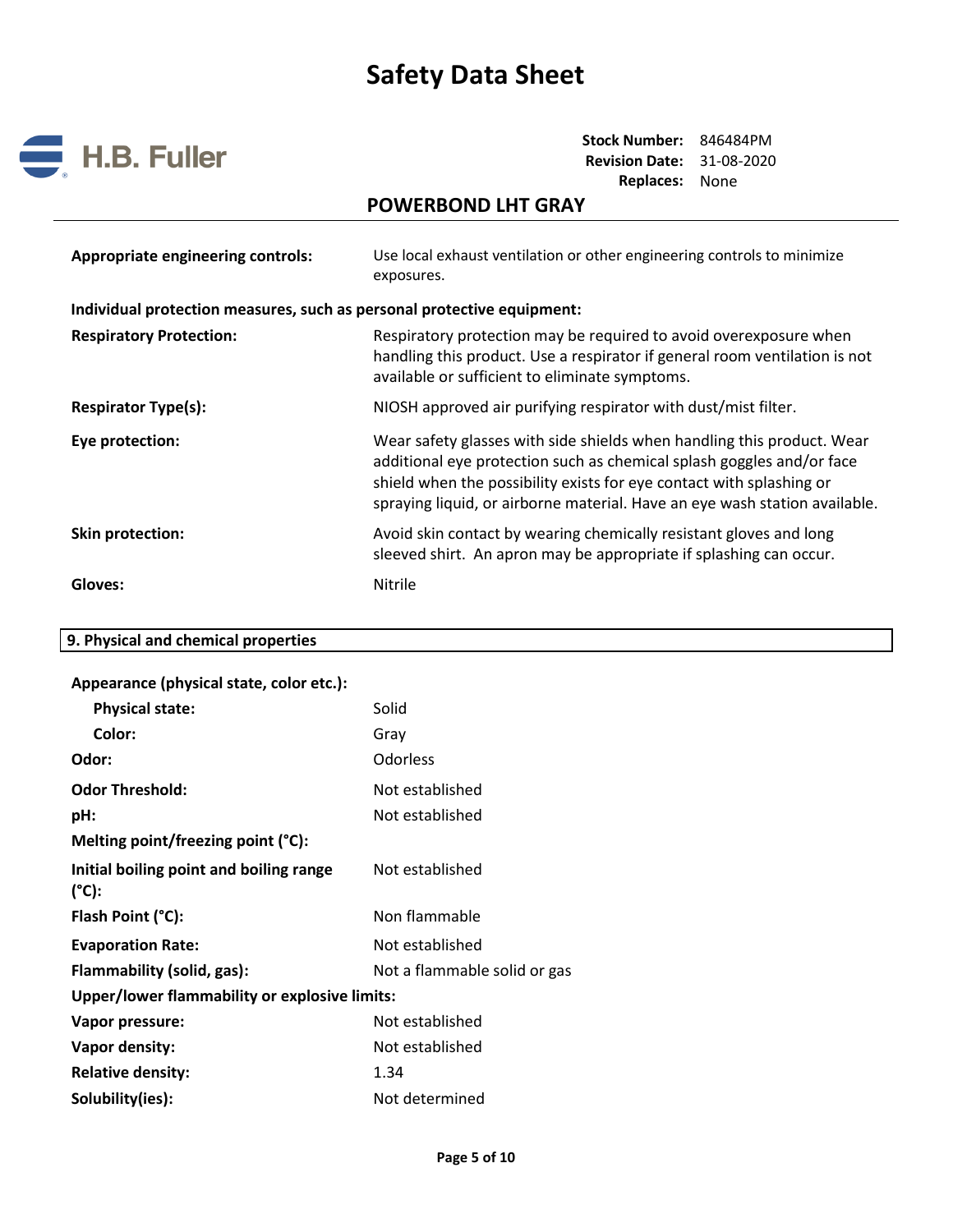

**Stock Number:** 846484PM **Revision Date:** 31-08-2020 **Replaces:** None

|                                                                  | <b>POWERBOND LHT GRAY</b>                                                                                                                                                                                                                                                                 |
|------------------------------------------------------------------|-------------------------------------------------------------------------------------------------------------------------------------------------------------------------------------------------------------------------------------------------------------------------------------------|
| <b>WEIGHT PER GALLON (lbs):</b>                                  | 11.2                                                                                                                                                                                                                                                                                      |
| SOLIDS (% by weight):                                            | 100                                                                                                                                                                                                                                                                                       |
| <b>Volatiles by weight:</b>                                      | 0                                                                                                                                                                                                                                                                                         |
| 10. Stability and reactivity                                     |                                                                                                                                                                                                                                                                                           |
| <b>Chemical stability:</b>                                       | Stable under normal conditions.                                                                                                                                                                                                                                                           |
| <b>Possibility of hazardous reactions:</b>                       | Will not occur.                                                                                                                                                                                                                                                                           |
| Incompatible materials:                                          | Not established                                                                                                                                                                                                                                                                           |
| <b>Hazardous decomposition products:</b>                         | Carbon monoxide, carbon dioxide, Sulfur containing gases                                                                                                                                                                                                                                  |
| 11. Toxicological information                                    |                                                                                                                                                                                                                                                                                           |
|                                                                  | Description of the various toxicological (health) effects and the available data used to identify those effects:                                                                                                                                                                          |
| <b>Target Organs Potentially Affected by</b><br><b>Exposure:</b> | Lungs                                                                                                                                                                                                                                                                                     |
| <b>Medical Conditions Aggravated by</b><br><b>Exposure:</b>      | Lung disease                                                                                                                                                                                                                                                                              |
|                                                                  | Delayed and immediate effects and also chronic effects from short- and long-term exposure:                                                                                                                                                                                                |
| <b>Ingestion Irritation:</b>                                     | Severely irritating to mouth, throat, and stomach. Ingestion is not an<br>anticipated route of exposure. Harmful if swallowed.                                                                                                                                                            |
| <b>Skin Contact:</b>                                             | Can cause moderate skin irritation, defatting, and dermatitis. Not likely to<br>cause permanent damage.                                                                                                                                                                                   |
| <b>Inhalation Irritation:</b>                                    | Can cause moderate respiratory irritation. Dust may be slightly irritating<br>to the respiratory tract.                                                                                                                                                                                   |
|                                                                  | Inhalation of dusts produced during cutting, grinding or sanding of this<br>product may cause irritation of the respiratory tract.                                                                                                                                                        |
|                                                                  | Nasal perforation is possible from a single large or repeated smaller<br>inhalation overexposures.                                                                                                                                                                                        |
| <b>Eye Contact:</b>                                              | Can cause severe irritation. Eye contact may result in corneal injury.<br>Symptoms may include discomfort or pain, excessive blinking and tear<br>production, with marked redness and swelling of the conjunctiva.<br>Temporary vision impairment (cloudy or blurred vision) is possible. |
| <b>Skin Contact:</b>                                             | Upon prolonged or repeated contact, can cause moderate skin irritation,                                                                                                                                                                                                                   |

defatting, and dermatitis. Not likely to cause permanent damage.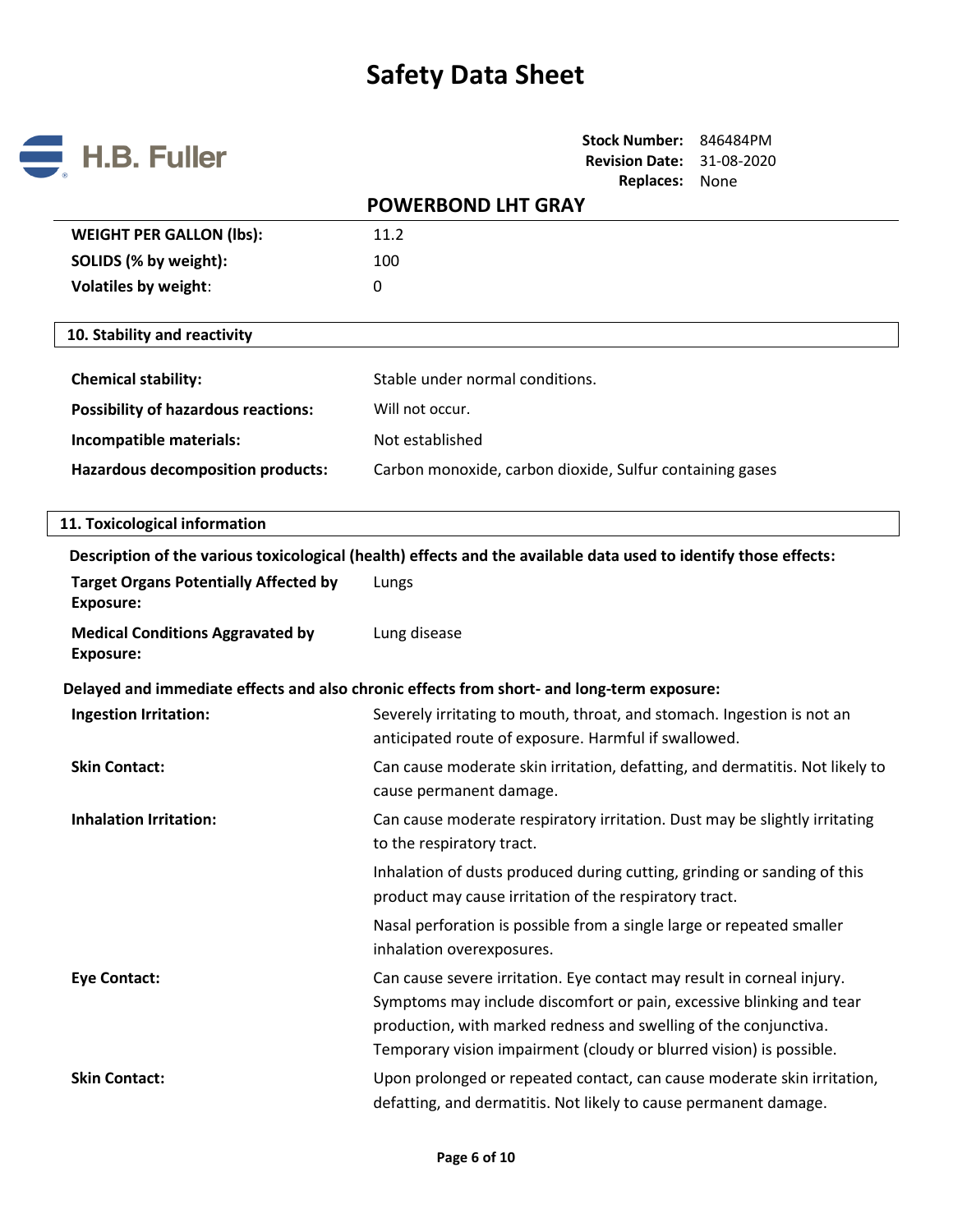

**Stock Number:** 846484PM **Revision Date:** 31-08-2020 **Replaces:** None

# **POWERBOND LHT GRAY**

| Sensitization:                                     | May cause an allergic skin reaction.                                                                                                                                                                                                                                                                                                                  |
|----------------------------------------------------|-------------------------------------------------------------------------------------------------------------------------------------------------------------------------------------------------------------------------------------------------------------------------------------------------------------------------------------------------------|
| <b>Mutagenicity:</b>                               | No data available.                                                                                                                                                                                                                                                                                                                                    |
| <b>Reproductive and Developmental</b><br>Toxicity: | No data available.                                                                                                                                                                                                                                                                                                                                    |
| Carcinogenicity:                                   | Contains a material that may cause cancer. (This product contains<br>crystalline silica, which is an IARC Category 1 carcinogen. As provided,<br>and during normal use of this product, the crystalline silica is<br>encapsulated within the product. As such, it is considered to be<br>inextricably bound, and not readily available for exposure.) |
| <b>STOT-single exposure:</b>                       | No data available.                                                                                                                                                                                                                                                                                                                                    |
| <b>STOT-repeated exposure:</b>                     | Causes damage to organs through prolonged or repeated exposure.                                                                                                                                                                                                                                                                                       |
| <b>Aspiration hazard:</b>                          | Not an aspiration hazard.                                                                                                                                                                                                                                                                                                                             |

**Numerical measures of toxicity (such as acute toxicity estimates):**

| <b>Chemical Name</b> | <b>LD50 Oral</b> | <b>LD50 Dermal</b> | <b>LC50 Inhalation</b> |
|----------------------|------------------|--------------------|------------------------|
|                      |                  |                    |                        |

**Is the hazardous chemical is listed in the National Toxicology Program (NTP) Report on Carcinogens (latest edition) or has been found to be a potential carcinogen in the International Agency for Research on Cancer (IARC) Monographs (latest edition), or by:**

| <b>Chemical Name</b> | <b>OSHA Carcinogen</b> | <b>IARC Carcinogen</b> | <b>NTP Carcinogen</b> |  |
|----------------------|------------------------|------------------------|-----------------------|--|
|                      |                        |                        |                       |  |

**12. Ecological information**

**Ecotoxicity (aquatic and terrestrial,**  No ecological information available for this product. **where available):**

**Ecological Toxicity Data:** 

**This product has not been tested for ecological effects. Relevant information for components is listed below:**

| <b>Chemical Name</b> | CAS # | <b>Aquatic EC50</b> | <b>Aquatic ERC50</b> | <b>Aquatic LC50 Fish</b> |
|----------------------|-------|---------------------|----------------------|--------------------------|
|                      |       | Crustacea           | Algae                |                          |

| <b>Persistence and degradability:</b> | No data available. |
|---------------------------------------|--------------------|
| <b>Bioaccumulative potential:</b>     | No data available. |
|                                       |                    |

| Mobility in soil: | No data available. |
|-------------------|--------------------|
|                   |                    |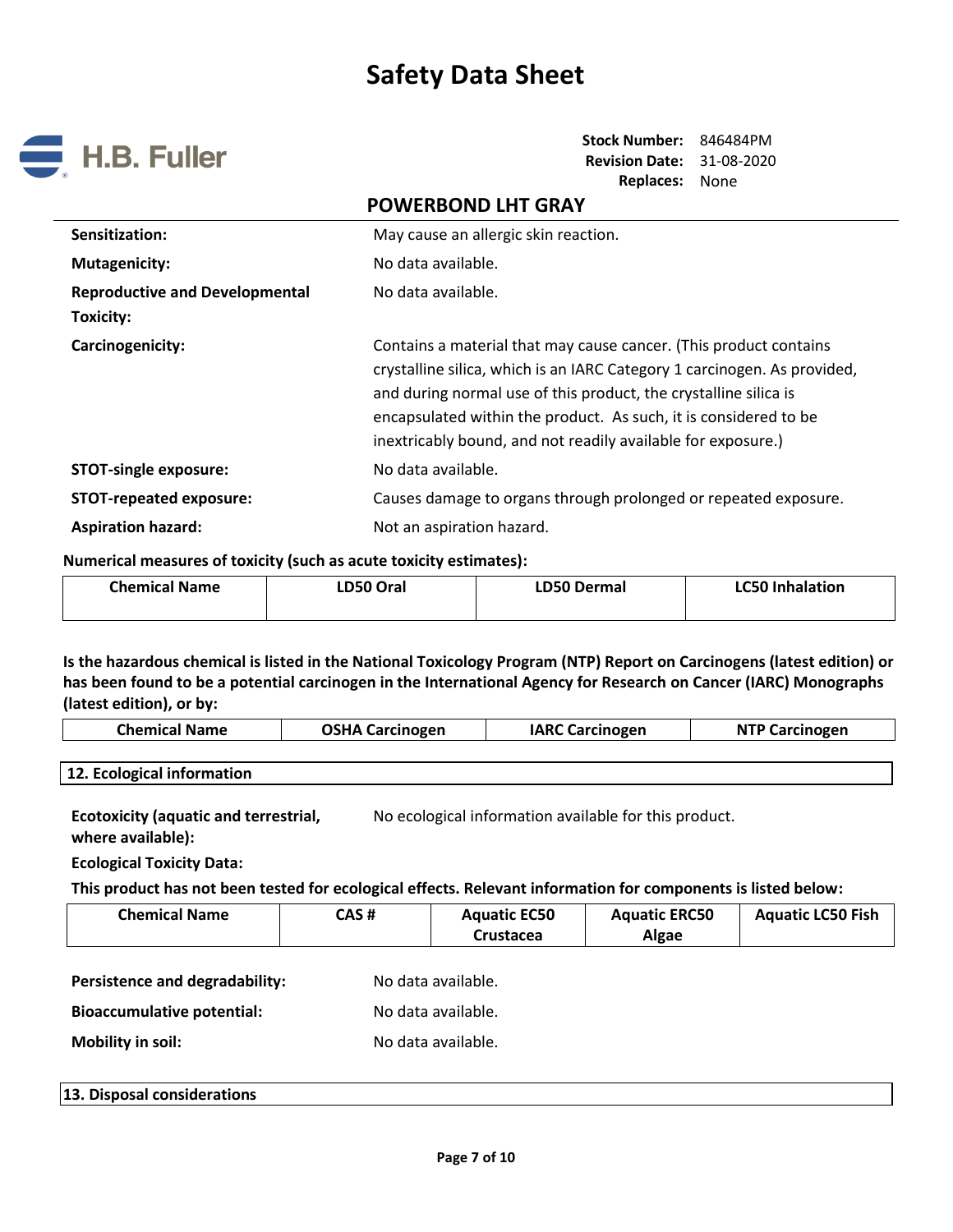

**Stock Number:** 846484PM **Revision Date:** 31-08-2020 **Replaces:** None

## **POWERBOND LHT GRAY**

**Description of waste residues and information on their safe handling and methods of disposal, including the disposal of any contaminated packaging:** 

To the best of our knowledge, this product does not meet the definition of hazardous waste under the U.S. EPA Hazardous Waste Regulations 40 CFR 261. Dispose of in an approved landfill. Consult your state, local or provincial authorities and your local waste vendor for more restrictive requirements.

### **14. Transport information**

Consult Bill of Lading for transportation information.

**Carriage of dangerous goods by road (DOT), rail or inland waterways: International carriage of dangerous goods by sea (IMDG/IMO): International carriage of dangerous goods by air (IATA): UN Proper shipping name:** NOT REGULATED

#### **15. Regulatory information**

### **INVENTORY STATUS**

| U.S. TSCA Inventory:                  | This product is in compliance with the Toxic Substances Control<br>Act's Inventory requirements.                                               |
|---------------------------------------|------------------------------------------------------------------------------------------------------------------------------------------------|
| <b>CANADA DSL:</b>                    | The components of this product are included on the DSL or are<br>exempt from DSL requirements.                                                 |
| <b>EU REACH:</b>                      | As a result of the introduction of REACH into Europe, this<br>product cannot be imported into Europe unless the REACH<br>requirements are met. |
| <b>AUSTRALIA AICS:</b>                | This product contains a component that is not on the<br>Australian Inventory (AICS).                                                           |
| All ingredients listed or<br>exempt.: | This product is in compliance with the Inventory of Existing<br>Chemical Substances in China (IECSC) requirements.                             |

If you need more information about the inventory status of this product call 651-236-5858.

**This product may contain chemical substances that are regulated for export by various government agencies (such as the Environmental Protection Agency, the Bureau of Industry and Security, or the Drug Enforcement Administration, among others). Before exporting this product from the USA or Canada, we recommend you contact us at reg.request@hbfuller.com to request an export review.**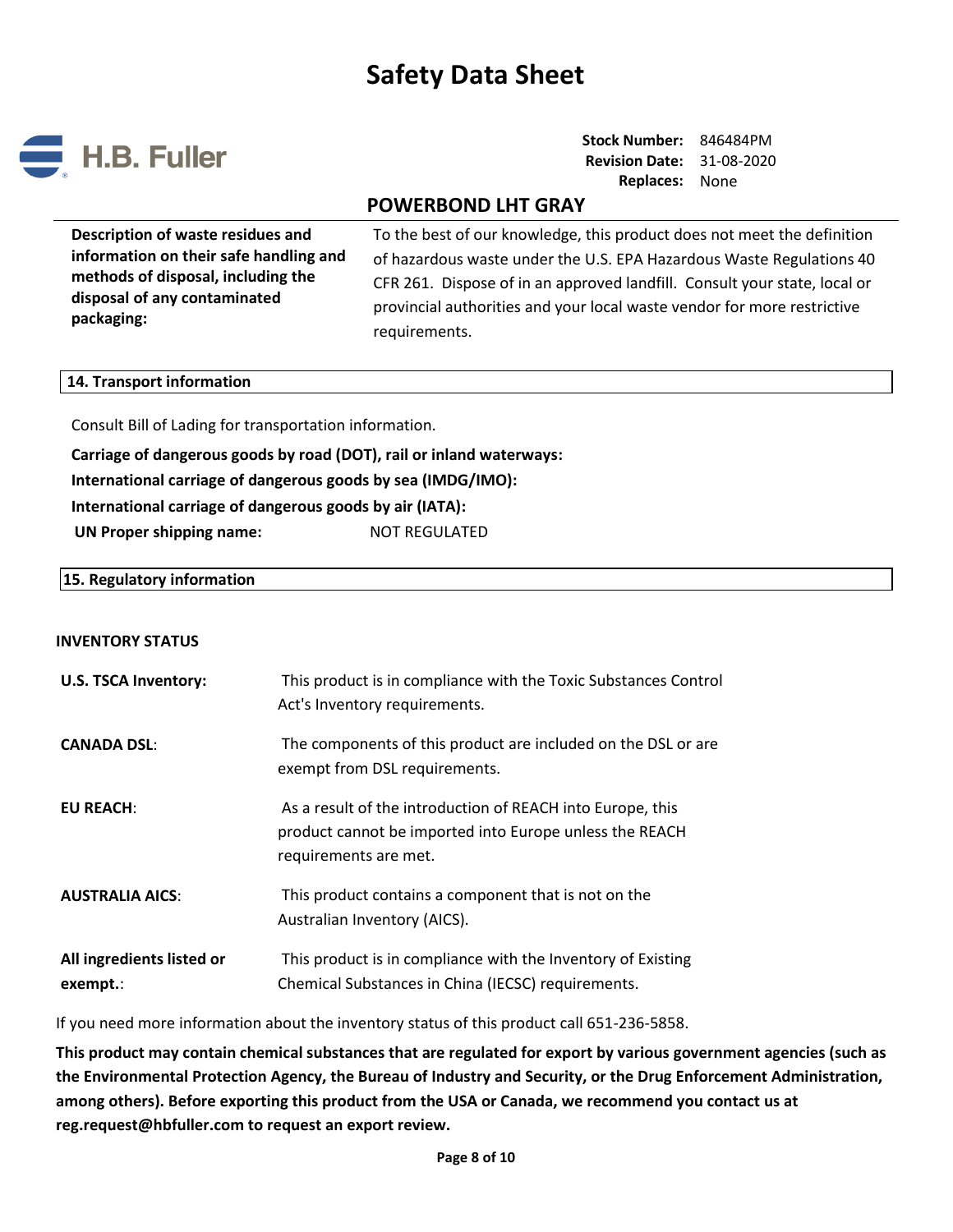

**Stock Number:** 846484PM **Revision Date:** 31-08-2020 **Replaces:** None

### **POWERBOND LHT GRAY**

#### **FEDERAL REPORTING**

**EPA SARA Title III Section 313:**

**Unless listed below, this product does not contain toxic chemical(s) subject to the reporting requirements of section 313 of Title III of the Superfund Amendments and Reauthorization Act of 1986 (SARA) and 40 CFR part 372. EPA has advised that when a percentage range is listed the midpoint may be used to fulfill reporting obligations.**

| <b>Chemical Name</b> | CAS# | concentration % |
|----------------------|------|-----------------|
|                      |      |                 |

#### **STATE REPORTING**

Proposition 65, The Safe Drinking Water and Toxic Enforcement Act of 1986:

Unless listed below, this product does not contain known levels of any chemical known to the State of California to cause cancer or reproductive harm.

| <b>Chemical Name</b> |                          | CAS#           | concentration % |  |
|----------------------|--------------------------|----------------|-----------------|--|
| Quartz               | (Carcinogen)             | 14808-60-7     | $50 - 70$       |  |
| Titanium dioxide     | (Carcinogen)             | 13463-67-7     | $0.1 - 1$       |  |
| Chromium VI          | (Carcinogen)             | Not applicable | $< 10$ ppm      |  |
| Acetaldehyde         | (Carcinogen)             | 75-07-0        | $< 10$ ppm      |  |
| Methanol             | (Developmental<br>toxin) | 67-56-1        | $0.001 - 0.01$  |  |

#### **Substances of Very High Concern (SVHC) Content:**

Unless listed below, this product does not contain SVHC's at 0.1% or greater, as of the version date of this SDS.